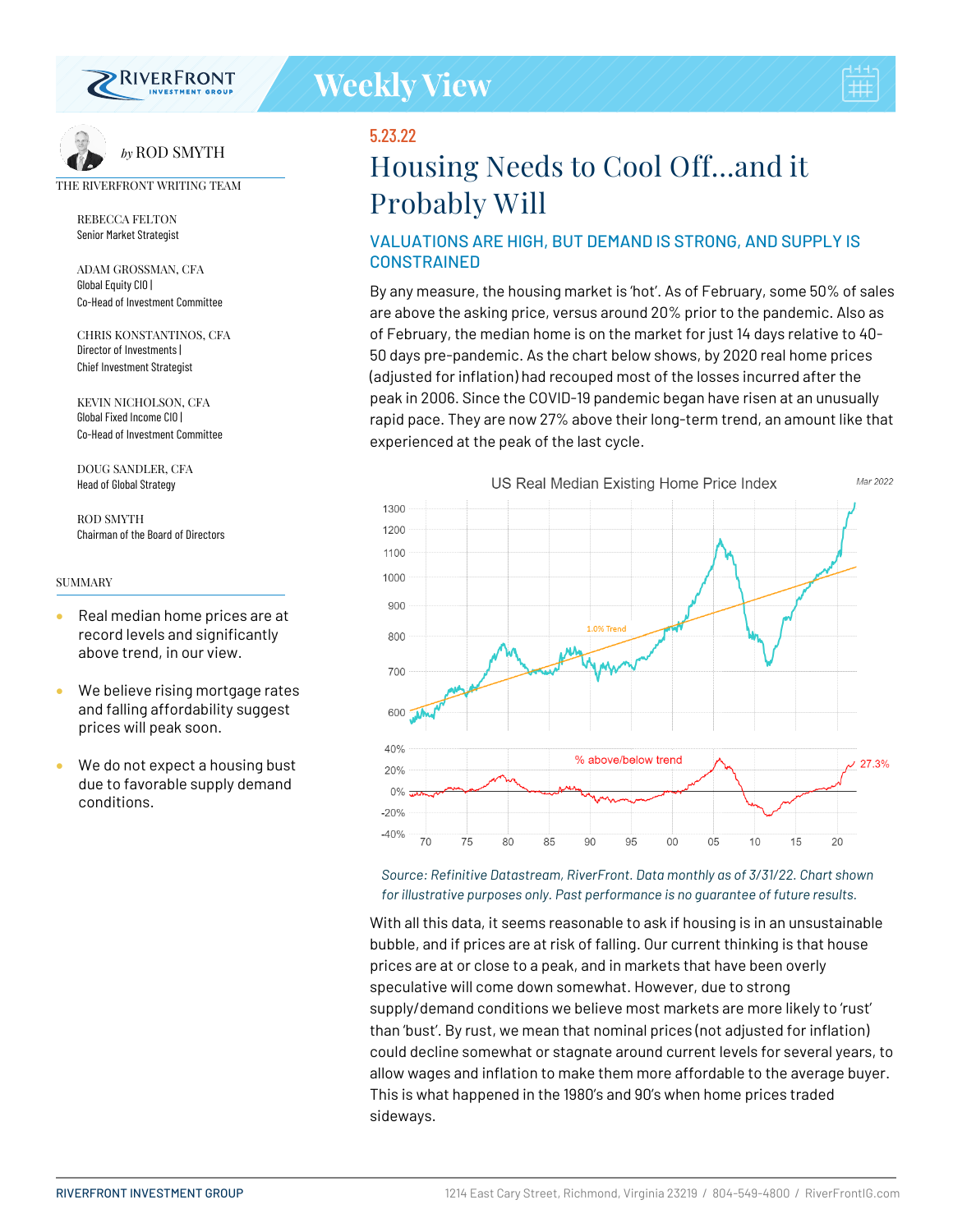In writing this Weekly we would like to acknowledge the work of Mark Vitner, Managing Director and Senior Economist at Wells Fargo, whose insights on this topic were very valuable.

### **Why median US house prices are likely to peak**

- **Mortgage rates are up.** Most buyers who use a mortgage care less about the price of the house and more about the cost of the monthly payment. 30-year mortgage rates have risen from 2.65% in Jan 2021 to 5.3% today according to Freddie Mac.
- **Payments have risen dramatically.** On a \$240,000 fixed rate loan the monthly payment is now \$1300 a month, up from around \$1000 a month at the start of this year – a 30% increase! A borrower who can only afford \$1000 per month can now only borrow \$180,000. Thus housing, like a lot of things in this high-inflation era, has become a lot less affordable. This is especially true for a first-time buyer who has not benefitted from the rise in prices.
- **High end buyers have seen a drop in their wealth.** The S&P 500 is down 18.1% through last Friday. This is likely to reduce the price they will pay for homes, in our view, and their immediate appetite to transact.

**Why house prices are unlikely to repeat the 2007-2009 crash experience**. There are some important differences between now and 15 years ago.

### **Why median US house prices are unlikely to 'bust':**

- **The inventory of homes is at record lows…**whereas there had been record building between the 2002 to 2007 period. In 2007 the inventory of new homes represented 11 months of sales; today it is six months. Existing home inventory in 2007 represented 11 months of supply; today it is just two months! In other words, housing is in short supply.
- **Consumers are in better shape.** The chart below shows the financial obligations ratio. This is a statistic produced by the Federal Reserve which represents the ratio of household debt payments to total disposable income in the United



*Copyright 2022 NDR, Inc. Further distribution prohibited without prior permission. See NDR Disclaimer a[t www.ndr.com/copyright.html.](http://www.ndr.com/copyright.html) Chart shown for illustrative purposes only. Past performance is no guarantee of future results.*

States. It measures how much household income is being spent on repaying debts and other financial obligations. The situation today could not be more different than 2008. The ratio was at a 40-year high in 2008 and interest rates were averaging two percentage points higher, whereas the figures from the end of 2021 are close to 40-year lows. The ratio will rise with interest rates in 2022 but not to a threatening level, in our opinion.

### **Lenders are being more prudent in our**

**view.** Between 2004 to 2008 mortgage lenders and brokers were lenient in their lending, collecting little information and often not verifying it. The term 'no-doc loans' was used to describe this phenomenon. Several large mortgage lenders went bankrupt in 2008-09 due to their aggressive lending. Today bank lending practices are much more closely scrutinized by the Federal Reserve. While banks have been keen to lend, we see fewer signs of excess.

**Less speculation.** While we don't have specific data on this, we believe many of today's buyers are looking for somewhere to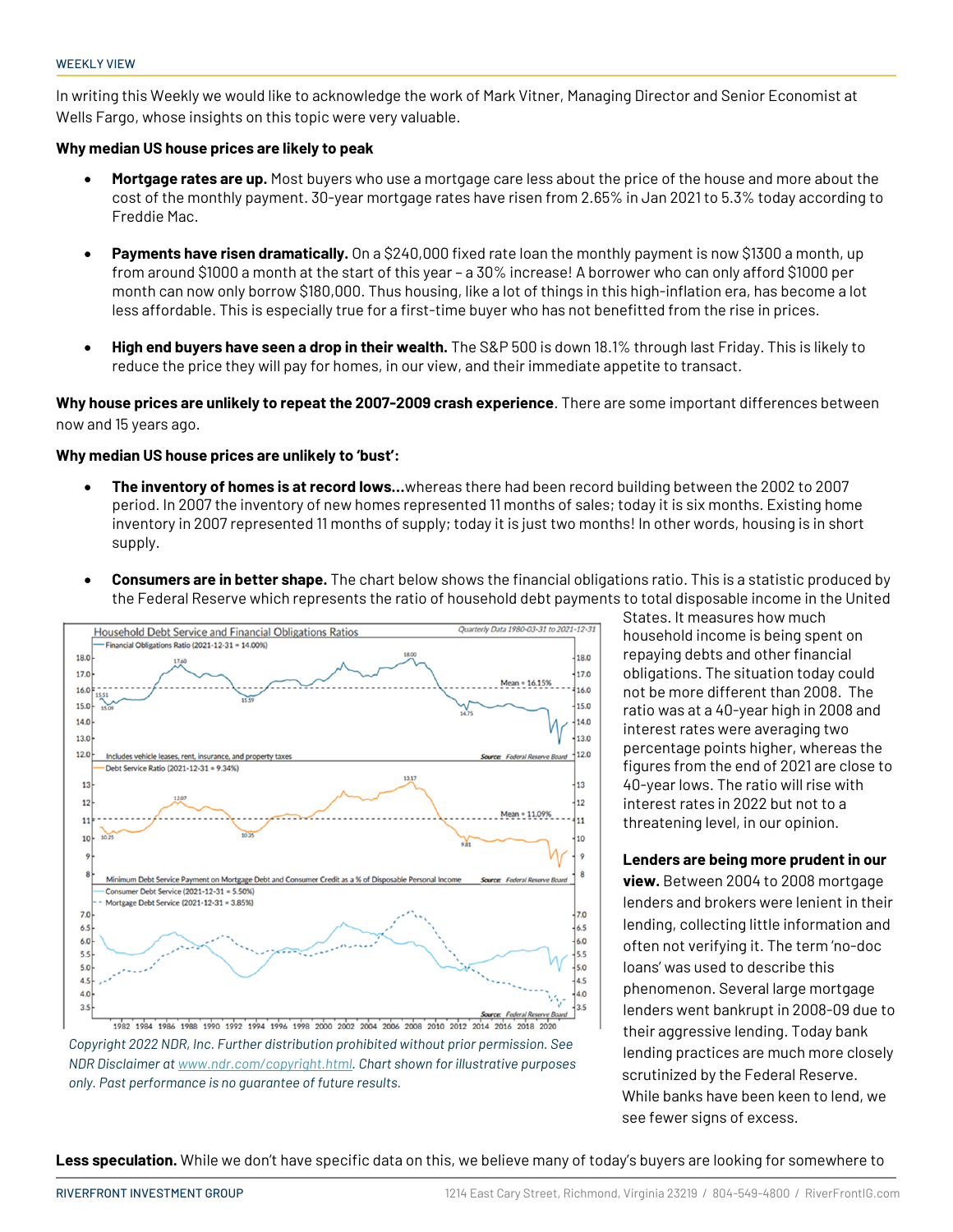live, not speculating on price rises by 'flipping' houses. The significant price declines of 2008-09 were largely due to overlevered speculators becoming forced sellers. We do not see that kind of speculation and leverage today.

**Millennials are entering their peak years for household formation and spending.** The oldest millennials are turning 40 and the youngest are turning 26. According to the US census bureau there are approximately 71 million millennials, and they make up 22% of the US population and 35% of the workforce. With baby boomers retiring at a rapid rate, it is estimated they will make up as much as 75% of the US workforce by 2025. 1 In 1975, 45% of 25–34-year-olds had attained 4 common milestones: 1. Lived away from parents 2. In the labor force 3. Married and 4. Had a child. In 2016 the figure was 24%.<sup>2</sup> Millennials have delayed these things, but now household formation is picking up, providing a source of structural demand. In addition, buyers are likely to spend more on homes and less on other things in our view due to the pandemic's shift to flexible schedules and the need for more space. This will also push a move to the suburbs.

## **Wild Card: The Institutional Buyer**

In the last 14 years a new buyer of homes has emerged. Institutional investors have sprung up as a new buyer of rental properties. It is hard to gauge how they might react to prices rolling over. Our best guess is that they are stable owners, especially in our 'rust' scenario as rents will likely continue to rise. In a bust scenario they might also be a source of stability and new buying as rental yields rise, but they might also cause instability if they decide to exit their holdings and take profits. Since they have been investing for years, the strategy has been successful, but in recent years there has been an increase in the number of investors and as a result, they have been going to smaller markets where they have become a larger percent of the market. These investments may be more unstable.

## **Location, location, location: All Housing is local**

It is important to stress that national statistics are the result of very different local markets and location is always a key factor. Looking regionally, there are some interesting dynamics occurring as a result of the pandemic. Remote work is allowing buyers to relocate from the most expensive urban markets to cheaper ones. For these buyers, interest rates are likely to have less effect since the housing markets they are moving to are cheaper. The biggest beneficiary has been the South.

According to Mark Vitner at Wells Fargo *"prices are up mostly in the South, where they have risen 18.1% over the past year. By contrast, prices are up a more modest 7.6% in the Midwest and are up just 7.2% and 6.1% in the Northeast and West, respectively."* He also says, "*The South, where the median price of an existing single-family home was \$326,900 in February, or 10% below the national average, has been the greatest beneficiary of these inflows."*

### **Housing and the economy**

We believe housing is important for the economy and for investors watching for signs of recession. House values have a significant impact on household wealth, as real estate comprises approximately 25% on average of total US consumer net worth (Ned Davis Research). We believe that house price movement can have a meaningful psychological 'wealth effect' on consumer confidence and consumer spending. We also believe housing-related industries, such as lending, construction, real estate brokerage, and home improvement, are important segments of the economy. Our 'rust' versus 'bust' scenario for house prices helps give us confidence that we are not forecasting a recession in the next year, though we are monitoring housing data closely for signs of further deterioration.

### **Some final advice**

Buying a home is more than a pure financial decision. Unlike a stock portfolio which is purely an investment, you get to live in your house and there are all kinds of intangible emotional factors involved in buying a home. Since we all need somewhere to live, the choice is buying or renting and owning a home just feels different. It also allows you to add value to your home by improving it. The advantage of renting is flexibility, but rents are also rising rapidly. Generally, the longer you plan to live in a home, the more advantageous it is to buy. Given our views on home prices, we suggest the decision be based on personal

<sup>1</sup> [Millennials in the Workplace Statistics 2022: Latest Trends | TeamStage](https://teamstage.io/millennials-in-the-workplace-statistics/)

<sup>2</sup> [Young Adulthood From 1975 to 2016 \(census.gov\)](https://www.census.gov/newsroom/press-releases/2017/cb17-tps36-young-adulthood.html)